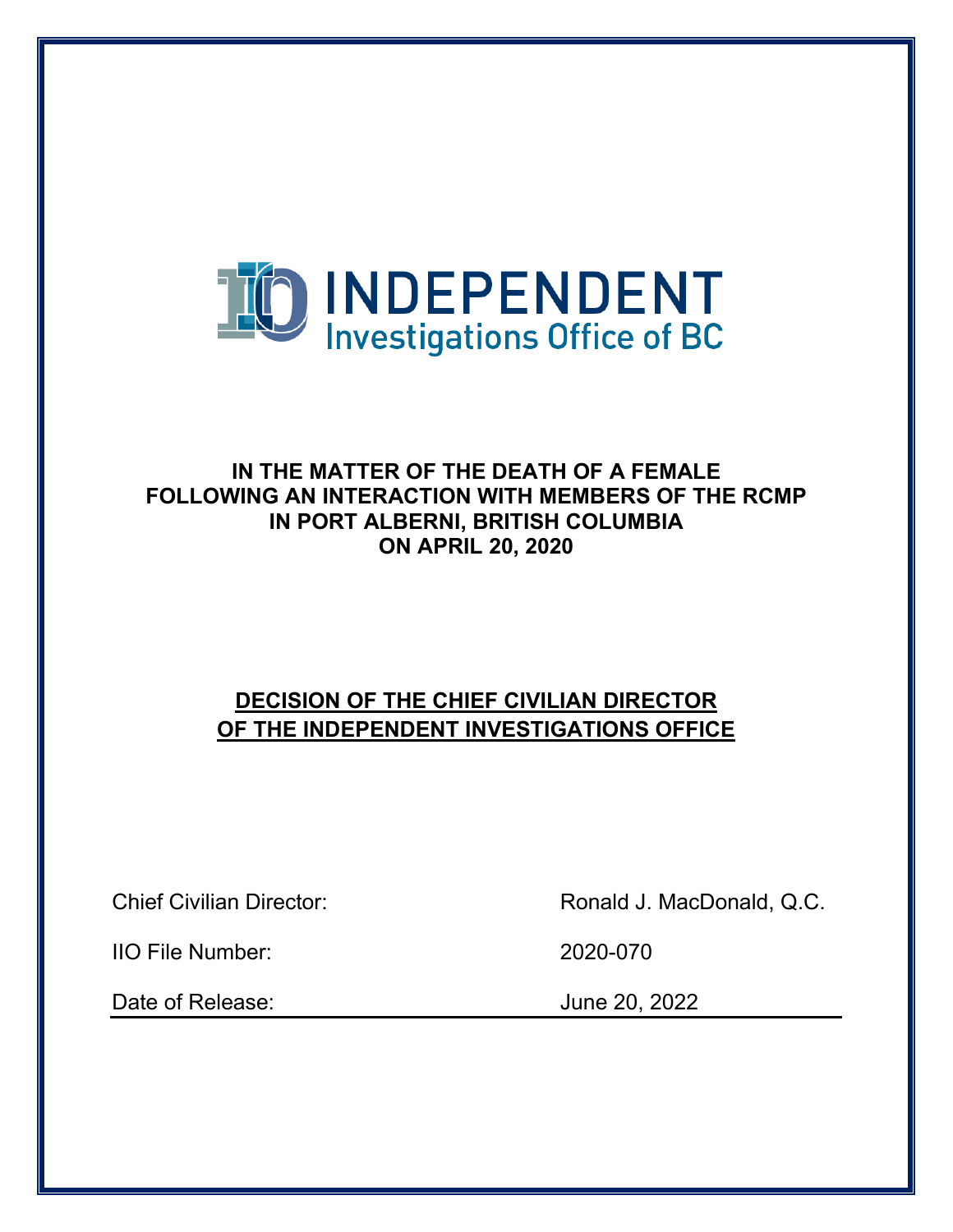Hispanish Maritim River Button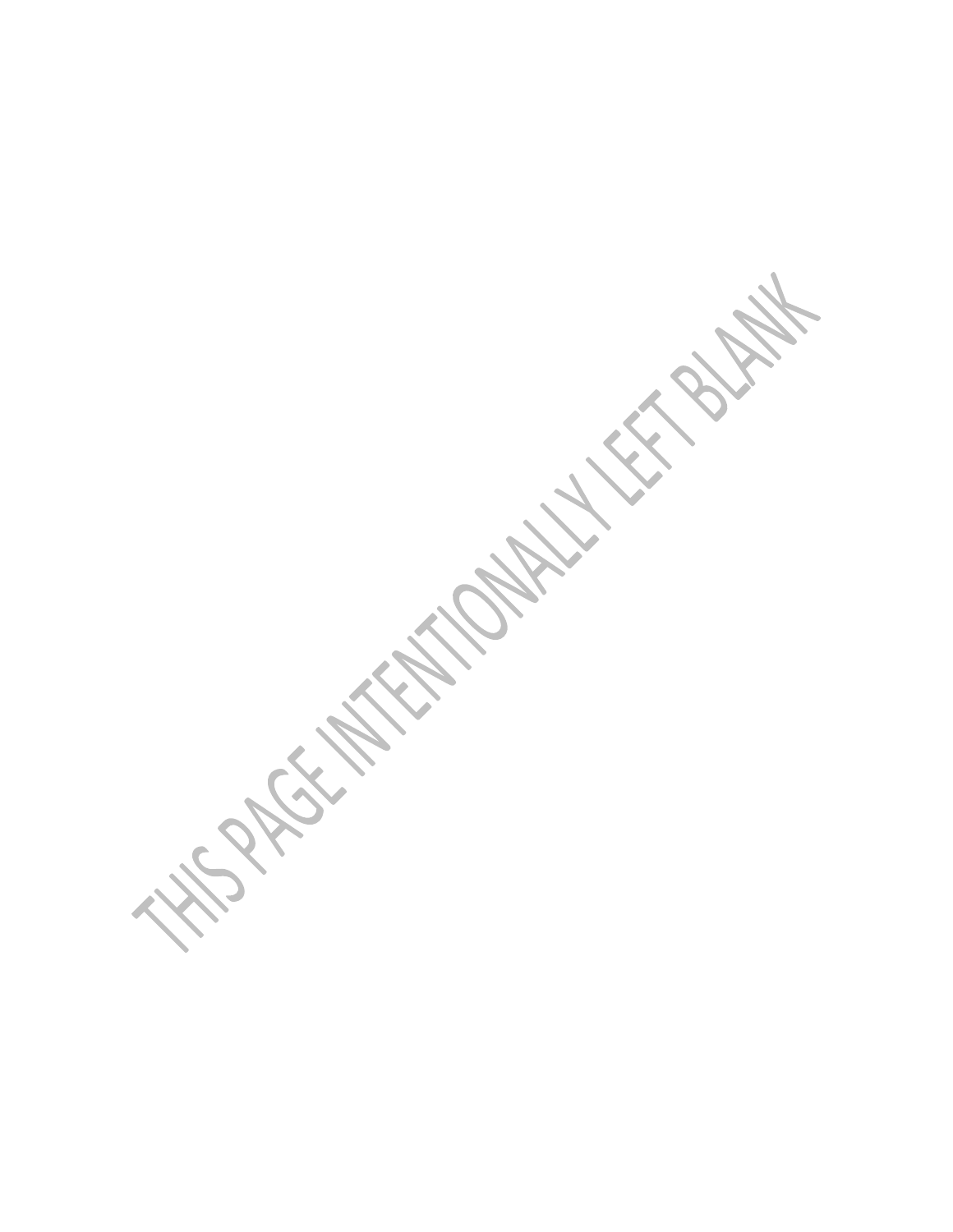# **INTRODUCTION**

On the afternoon of April 20, 2020, Port Alberni RCMP received a 911 call requesting a wellness check on the Affected Person ('AP') at her home. There were concerns that AP had been taking drugs and was intoxicated and paranoid. Three officers responded and spoke with AP, who advised them that she was alright and just needed to take a nap. An ambulance had been dispatched, but was cancelled. Shortly after the officers left, AP was found unresponsive on the floor, and was subsequently declared deceased despite resuscitation attempts.

The Independent Investigations Office ('IIO') was notified and commenced an investigation. The narrative that follows is based on evidence collected and analyzed during the investigation, including the following:

- statements of six civilian witnesses, two paramedics and one witness police officer;
- police Computer-Aided Dispatch ('CAD') and Police Records Information Management Environment ('PRIME') records;
- audio recordings of 911 calls and police radio transmissions;
- data from AP's cell phone;
- scene photographs;
- Emergency Health Services records;
- autopsy and toxicology reports; and
- responses to technical questions submitted by the IIO to three medical experts.

The IIO does not compel officers who are the subject of an investigation to submit their notes, reports and data. In this case, the two Subject Officers permitted access to their notes and written PRIME reports.

#### **NARRATIVE**

#### **911 Call – Civilian Witnesses 1 and 2**

Civilian Witness 1 ('CW1') told IIO investigators that at about 5:50 p.m. on April 20, 2020, AP came to her door in a panicked and paranoid state. AP said that someone had been in her house and had torn it apart, and that she thought her boyfriend and children had been murdered. AP also claimed that she had been stabbed in the back of her leg (CW1 said that AP lifted the back of her dress to show the stab wound, but CW1 could not see any injury).

 $1$   $\mid$   $P$   $a$   $g$   $e$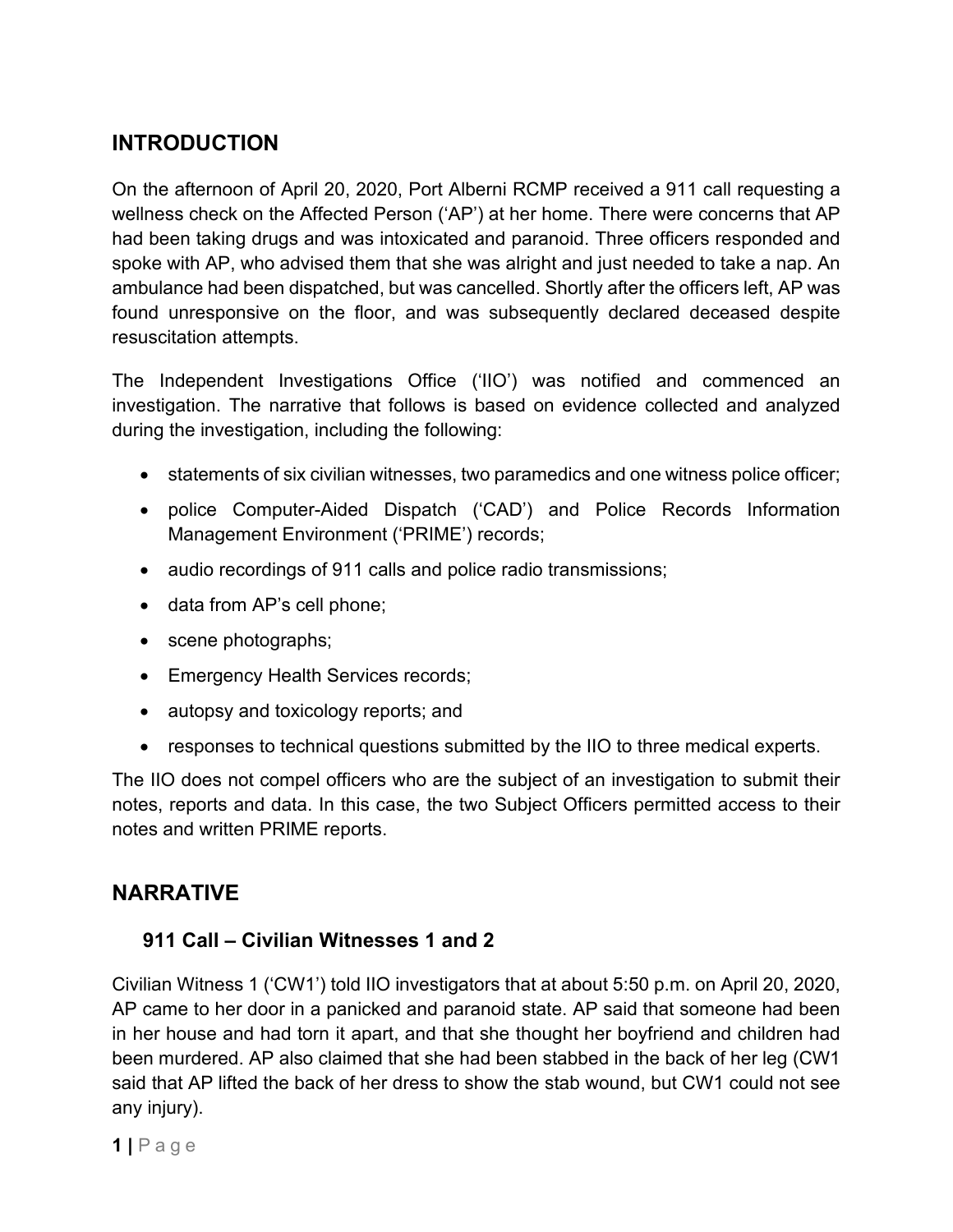CW1's partner CW2 also witnessed AP's attendance at their home. She said that AP's feet were bare and AP claimed they were bleeding, but CW2 saw no sign of that. CW2 told investigators it appeared to her that AP was "on something".

CW1 said she called 911, and an officer spoke with AP for several minutes before dispatching other members for a wellness check at AP's home. The recording of the 911 call discloses claims by AP about murder, poisoning and identity theft. The dispatcher asked AP if she had been drinking or doing drugs, and she replied that she had been drinking all day. She did not mention taking drugs. When asked by the dispatcher about AP's use of drugs, CW1 said that there was "a history of it".

### **Police Attendance**

#### *Witness Officer*

The Witness Officer ('WO') told IIO investigators that she was more an "observer" during police attendance at AP's home (WO was a recently graduated RCMP recruit and was with her trainer, Subject Officer 2). WO said that Subject Officer 1 ('SO1') took the lead in dealing with AP, with SO2 and WO acting as back-up.

Police records show the officers arrived at 6:20 p.m. The primary reason for their attendance was concern for the whereabouts of AP's children. They quickly determined that the children were not missing or murdered, but were with AP's boyfriend, CW3. Asked about drugs, AP told the officers that while she had taken drugs in the past, she had only taken a sleeping pill that day. AP said she was tired, did not need a doctor or an ambulance, and just wanted some water and to sleep. WO described AP's demeanour as excited and jittery. She said AP was speaking very quickly, and alternated between sitting, standing and pacing. WO's notes of the incident mention AP to be "acting very erratic", and say that AP "wouldn't stop pacing" despite saying she wanted to sleep.

#### *Subject Officer 1*

In his written PRIME report, SO1 states that AP spoke very quickly, and appeared confused as to where her children were. He said that AP stated she had not been using drugs, but had had a few drinks, and had taken a prescribed medication called Seroquel. SO1 goes on to write that AP appeared to calm down once she learned that her children were safe.

# *Subject Officer 2*

SO2 writes in her report of the incident that AP initially appeared "frantic", telling the officers that she had woken up to find her children missing. Like SO1, SO2 recorded AP's assertion that while she had had "a few drinks", she did not do drugs. AP told the officers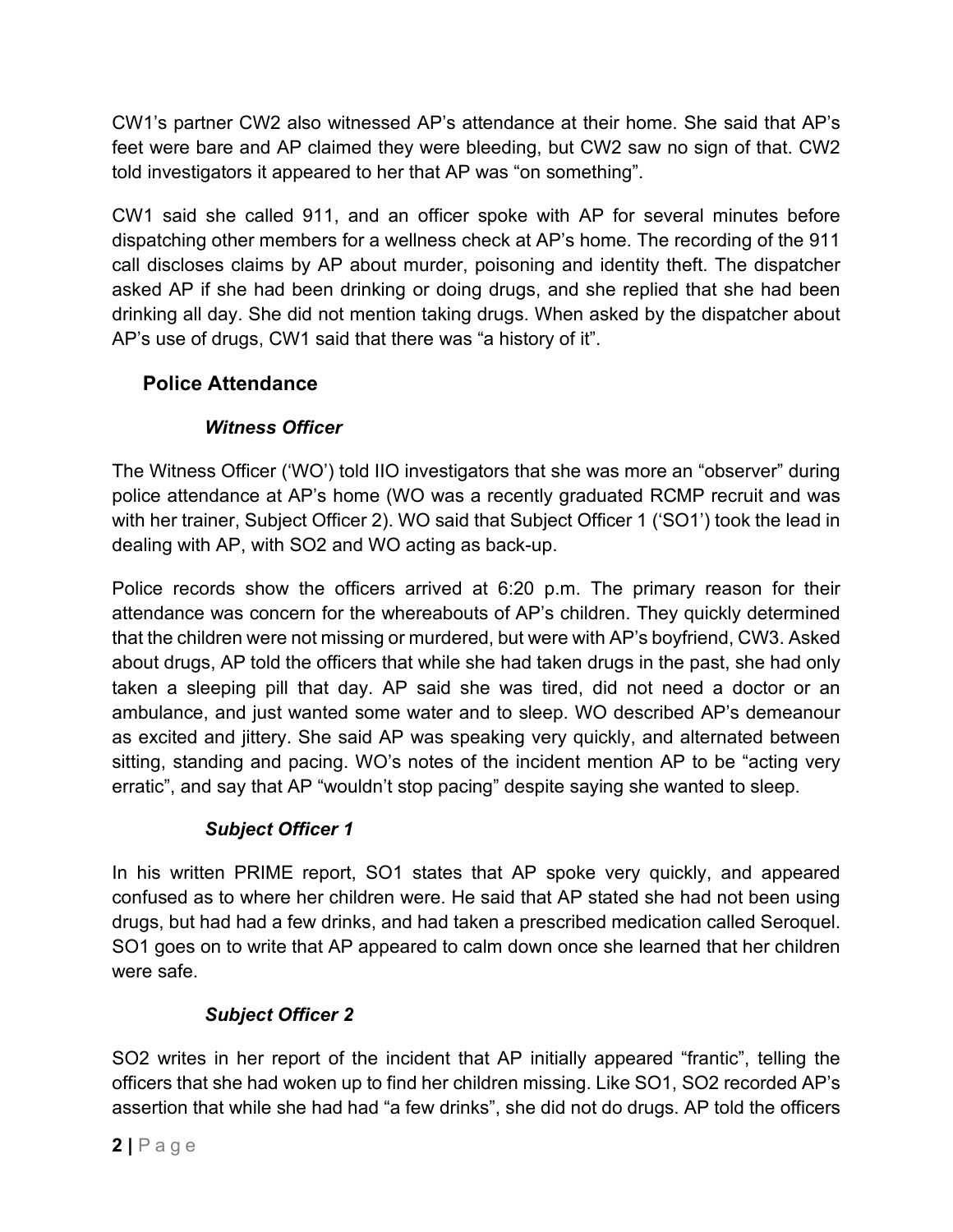that she had taken Seroquel, not a sleeping pill, and just wanted to let it "kick in", lie down and relax.

# **Request for Emergency Health Services ('EHS')**

At 6:38 p.m., SO2 asked Dispatch to send an ambulance to their location. She is recorded stating, "We just have a female who is super erratic and possibly MHA [*Mental Health Act*] and we suspect high on narcotics here … she said she's taken some sleeping pills as well". SO2 told investigators that AP corrected her, "I said Seroquel! Not sleeping pill!"

At 6:54 p.m., SO1 cancelled the request for EHS and told Dispatch the officers would be clearing from the scene. When WO asked SO2 why the ambulance was being cancelled, SO2 said that there were no longer any concerns for AP's wellbeing, that she was safe inside her home and just appeared to be tired. In her PRIME statement, SO2 writes that the decision to cancel EHS was discussed with SO1, and the two officers agreed that it was appropriate as AP had refused to see paramedics; that she presented as "calm, cooperative and coherent"; and that EHS resources were in short supply due to COVID. In his written report, SO1 also noted that AP had calmed down once she was sure her children were safe with CW3, and just wanted to lie down for a nap.

SO2's PRIME report describes two conversations between herself and SO1 at the scene, in which they discussed whether they had grounds to apprehend AP. They decided that they did not, she wrote, as AP had not committed any offence, was not acting in a manner likely to endanger herself or others and was not apparently suffering from an undiagnosed mental disorder.

SO2 told investigators that as she was preparing to leave, she saw the ambulance approaching. She told SO1, and the officers then advised Dispatch that they would wait to speak with the paramedics. However, they then saw the ambulance turn around, apparently advised by Dispatch that it was no longer needed.

Between 6:58 and 6:59 p.m., all three officers left the scene.

# **Sudden Death - Civilian Witness 3**

AP's boyfriend, CW3, told IIO investigators that AP had a long history of abuse of both cocaine and prescription drugs, and of leaving home for several days on drug binges. He said that drugs would make AP psychotic, violent and irrational.

He said that in the early morning hours of April 20, 2020, after being away for two days and three nights, AP had returned home apparently under the influence of drugs. CW3 took the children away from the home during the day, and returned home later to check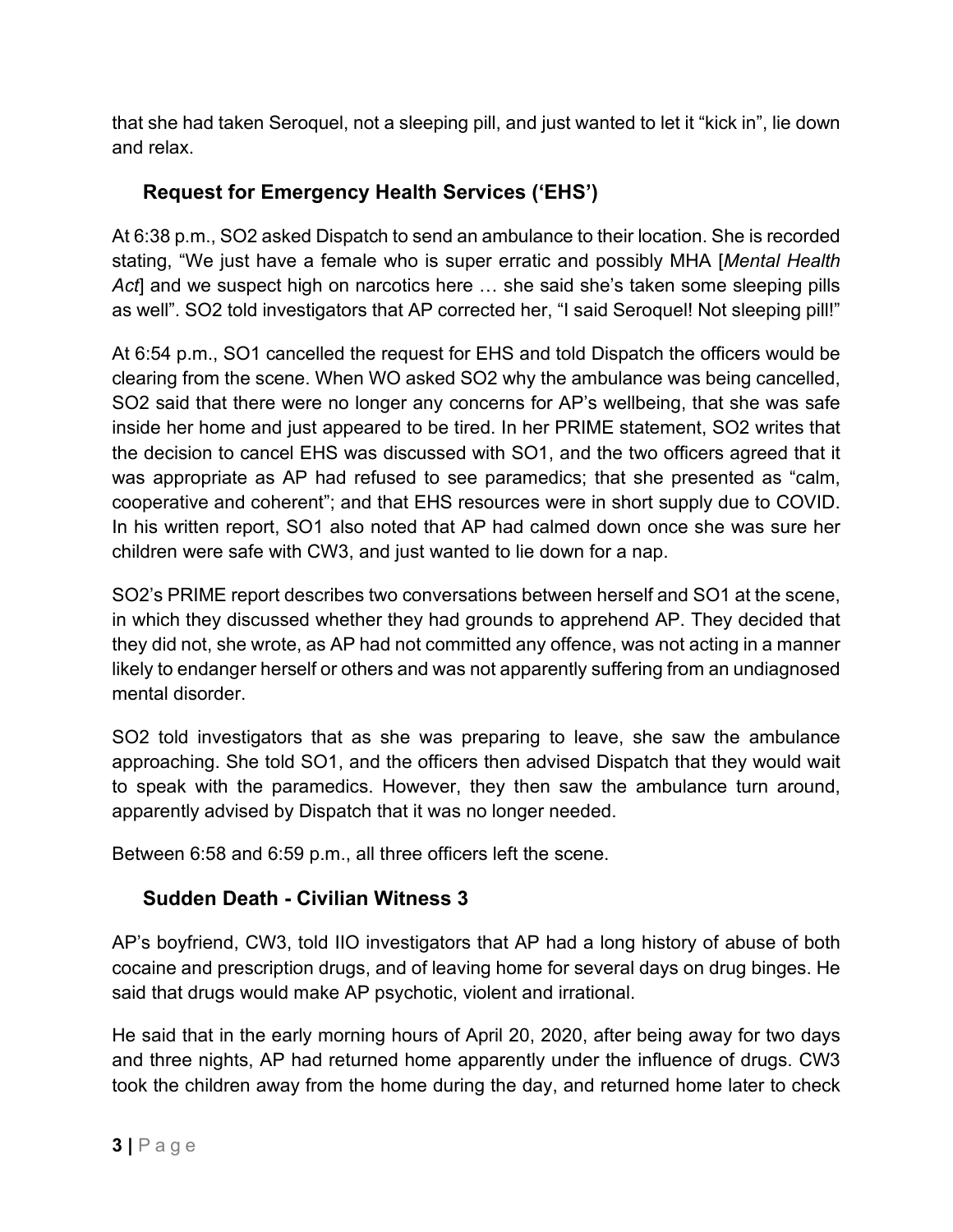on AP, entering through the back door. He told investigators this had been at about 3:00 p.m., but it appears to have been closer to 7:00 p.m. based on the times of surrounding events. He said he found AP face down on the living room floor, her head near the front door. He said he tried a couple of rescue breaths, but her chest did not rise. He went and summoned a male friend, CW4, who called 911 at 7:07 p.m. CW3 performed CPR on AP until paramedics arrived.

On the recording of the 911 call, the Dispatcher is told that AP had been found on the floor, not breathing, blue and bleeding from her mouth. CW3 can be heard, distraught as he performs CPR, telling AP to "wake up".

#### **Paramedics**

Attending paramedics later told IIO investigators that they had arrived to find AP lying with her head close to the front door, so that they could not open the door without striking her head and had to ask CW3 to move AP. Scene photographs confirm the location where AP was found. The first responders attempted CPR and administered several doses of Narcan/Naloxone. At 7:37 p.m., on the advice of a physician, resuscitation attempts were discontinued and AP was declared deceased.

#### **Medical Evidence**

The autopsy report indicated the cause of death as "cocaine and quetiapine toxicity". There was no evidence of any contributory trauma or natural disease.

The toxicology report noted the following:

- that AP's blood contained levels of cocaine and benzoylecgonine (a metabolite of cocaine) in a range where non-lethal outcomes overlapped with fatal overdoses;
- that the prescription drug quetiapine (Seroquel) was present at a potentially toxic level; and
- that the combination of cocaine and quetiapine can increase the risk of cardiac toxicity.

Over the course of a lengthy investigation, the IIO has consulted with medical experts, including an expert toxicologist, regarding the circumstances of AP's death. Investigators were told that it was not possible to calculate with any precision how long before AP's death the drugs had been consumed, but the experts confirmed that the combination could lead to fatal cardiac arrhythmias. The toxicologist also stated (and the other experts confirmed) that, whereas administration of Narcan/Naloxone can be effective in counteracting the effects of opioid toxicity, there was no similar treatment for this combination of drugs: "Therapy is supportive only".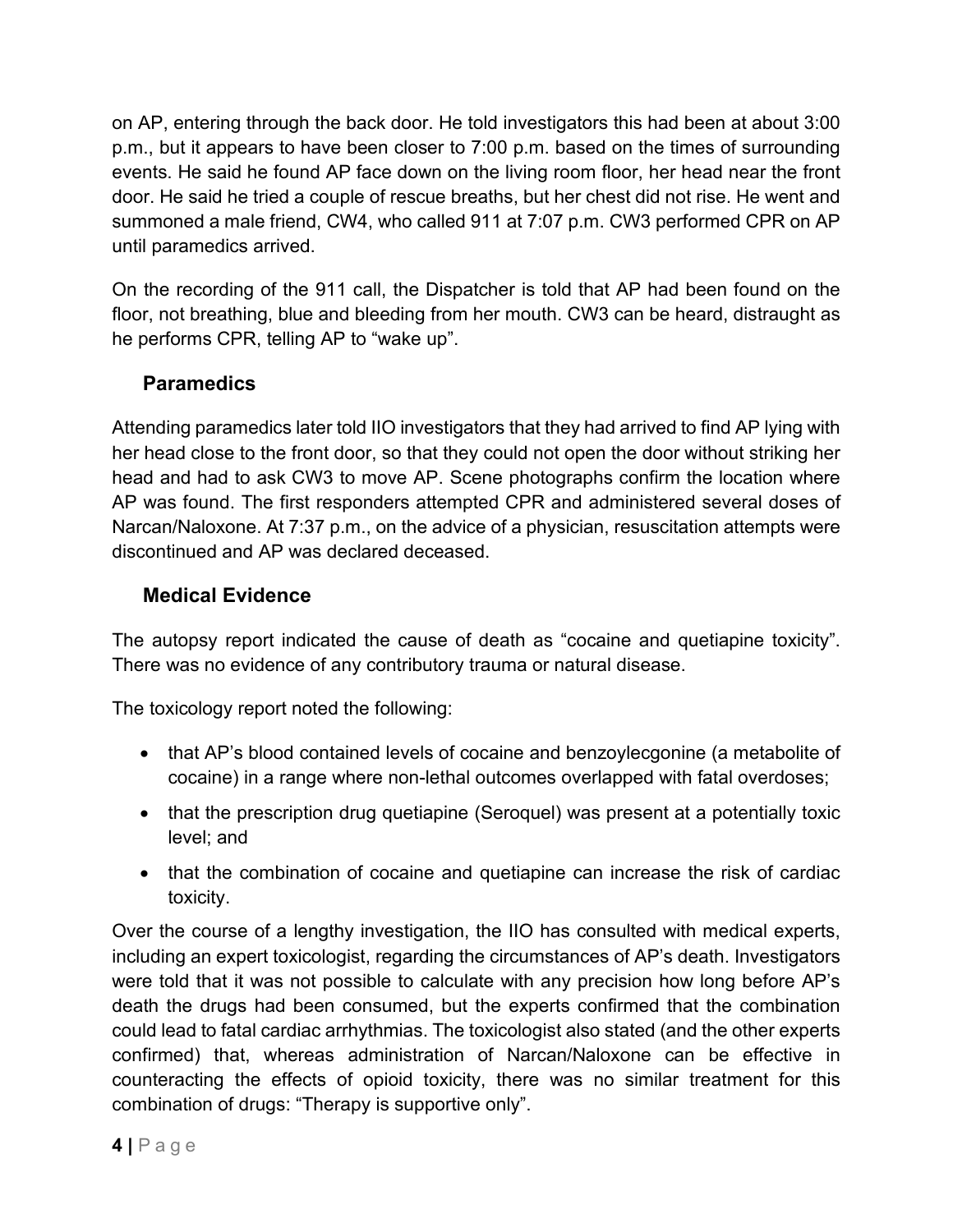# **LEGAL ISSUES AND CONCLUSION**

The purpose of any IIO investigation is to determine whether there are reasonable grounds to believe that an officer, through an action or inaction, may have committed any offence in relation to an incident resulting in serious harm or death. More specifically, the issue to be considered in this case is whether any officer(s) may have been negligent in their handling of the wellness check on AP.

It is worth keeping in mind that the primary reason for police attendance at AP's home was a concern that her children might be missing or in some sort of danger. That concern was soon assuaged, police having been informed that the children were safe with CW3. The officers were then left with a rather intoxicated individual who had somewhat calmed down and who was refusing any further assistance. They spent a significant amount of time with her making sure there was nothing more she needed from them.

For some, looking at the outcome of this event, that AP appears to have succumbed to the impact of drugs in her system shortly after police left the scene, it might lead to a conclusion that police were wrong to call off the paramedics who were close to arriving. That is an understandable reaction to these facts. However, the actions of the police must not be judged only with the benefit of hindsight, but rather must be judged based on the facts that were known to police at the time.

In this case, when police left AP's home, they had no grounds to arrest AP as she had committed no offence. They also had no grounds to apprehend her under the *Mental Health Act*, as at that point she did not meet the requirements for apprehension, because she did not appear to be suffering from a mental disorder nor was she acting in a manner that was a danger to herself or others. Lastly, even though she soon went into medical distress, the police had no grounds to suspect that was about to occur.

In order to be criminally responsible for failing to act, the officers in this matter would have to have acted in a way that was a marked and substantial departure from the norm. Their decision falls far short of that, and indeed, based on what was known to them at the time, the decision to cancel the EHS attendance seems reasonable, regardless of whether the ambulance was already close to arriving. The fact that, shortly after the officers left, AP evidently suffered a serious cardiac event caused by abuse of drugs is not the result of any unreasonable action by police.

Accordingly, as the Chief Civilian Director of the IIO, I do not consider that there are reasonable grounds to believe that an officer may have committed an offence under any enactment and therefore the matter will not be referred to Crown counsel for consideration of charges.